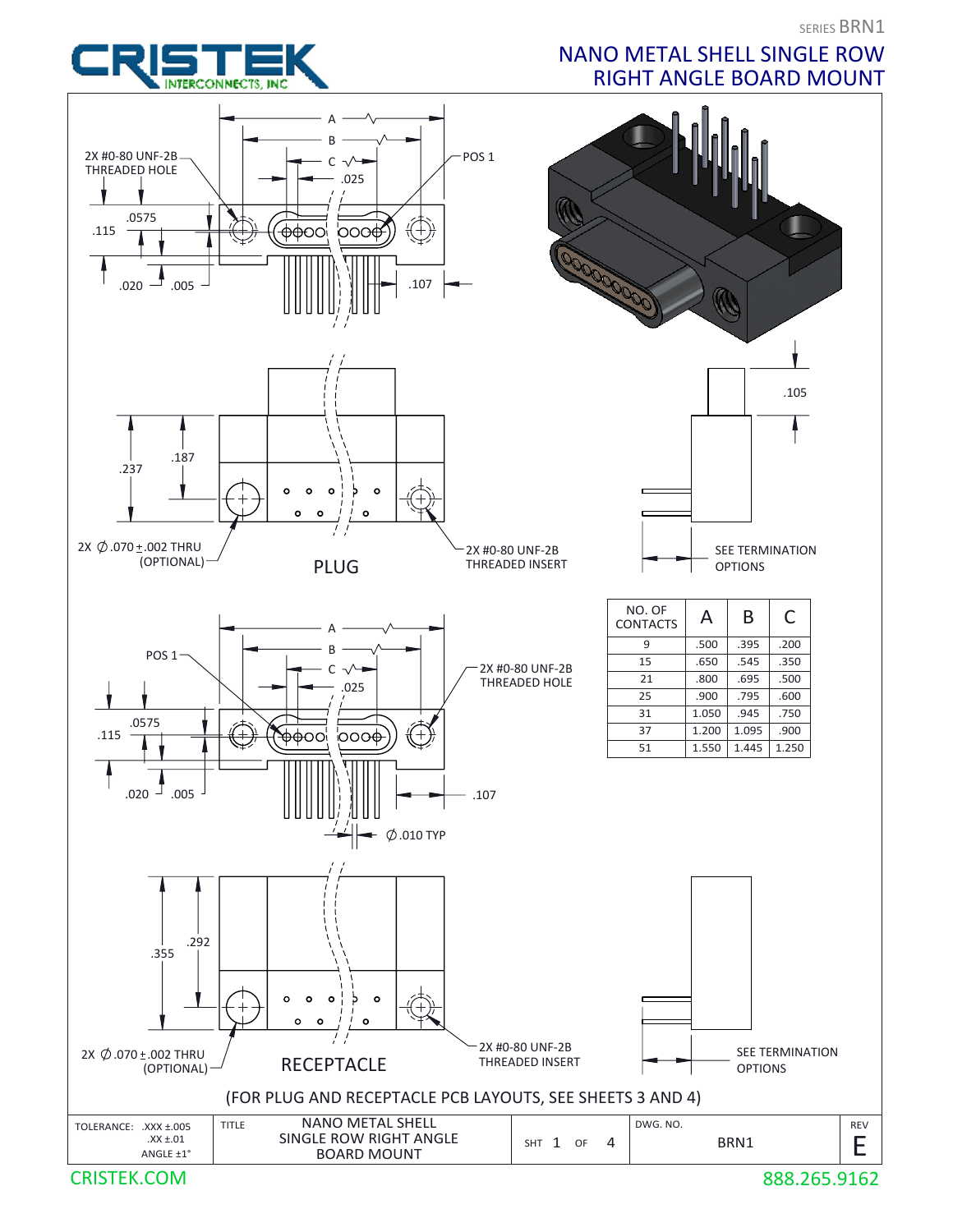

## NANO METAL SHELL SINGLE ROW RIGHT ANGLE BOARD MOUNT

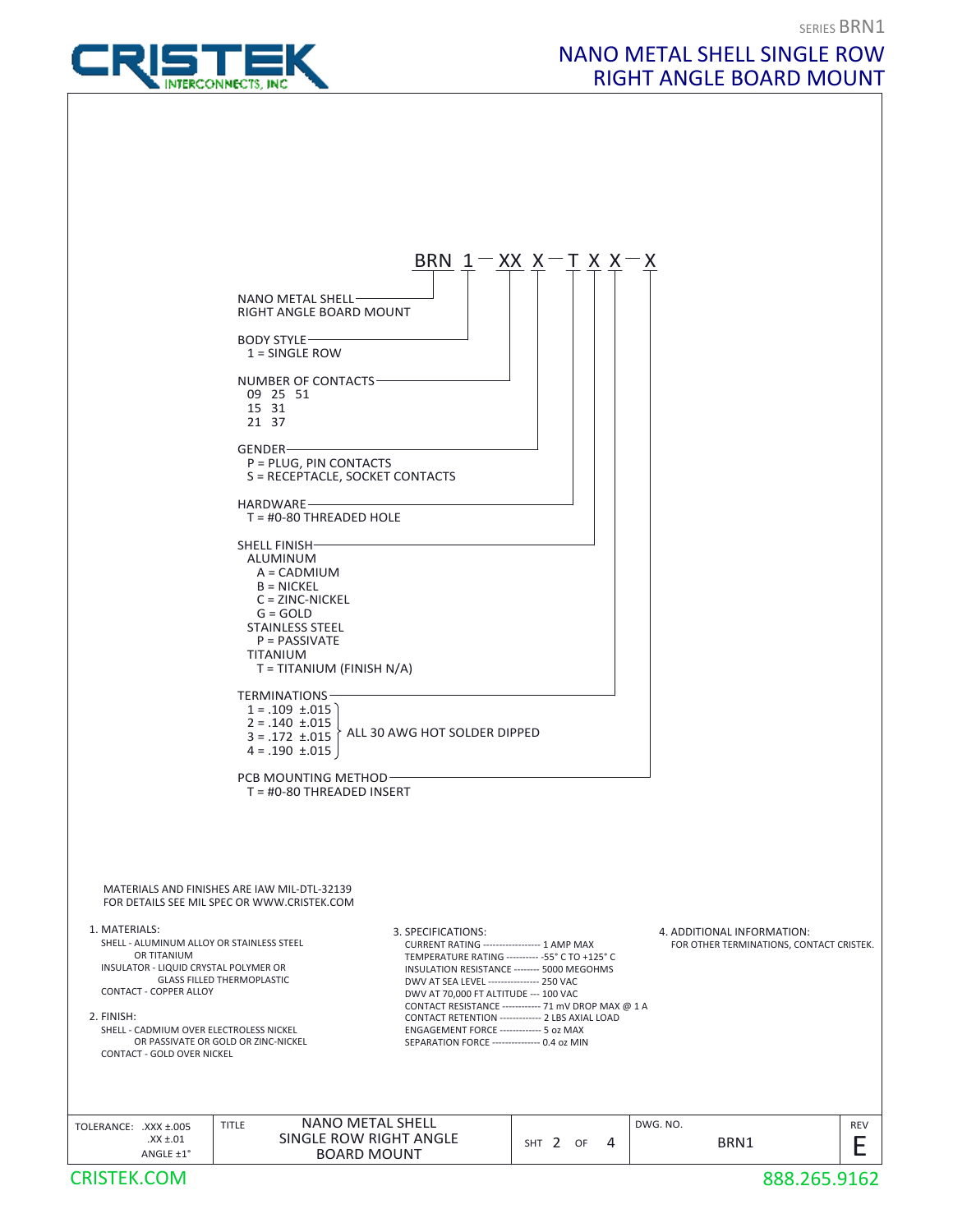# INTERCONNECTS, INC.

## NANO METAL SHELL SINGLE ROW RIGHT ANGLE BOARD MOUNT





31



37



51

#### BRN1 PLUG PCB LAYOUTS .050 X .050 GRID PATTERN OFFSET .025

| TOLERANCE: .XXX ±.005<br>SINGLE ROW RIGHT ANGLE<br>$XX \pm .01$<br>BRN1<br><b>SHT</b><br>OF<br><b>BOARD MOUNT</b><br>ANGLE $\pm 1^{\circ}$ |            |
|--------------------------------------------------------------------------------------------------------------------------------------------|------------|
|                                                                                                                                            |            |
|                                                                                                                                            |            |
| <b>NANO METAL SHELL</b><br>DWG. NO.<br><b>TITLE</b>                                                                                        | <b>REV</b> |

CRISTEK.COM